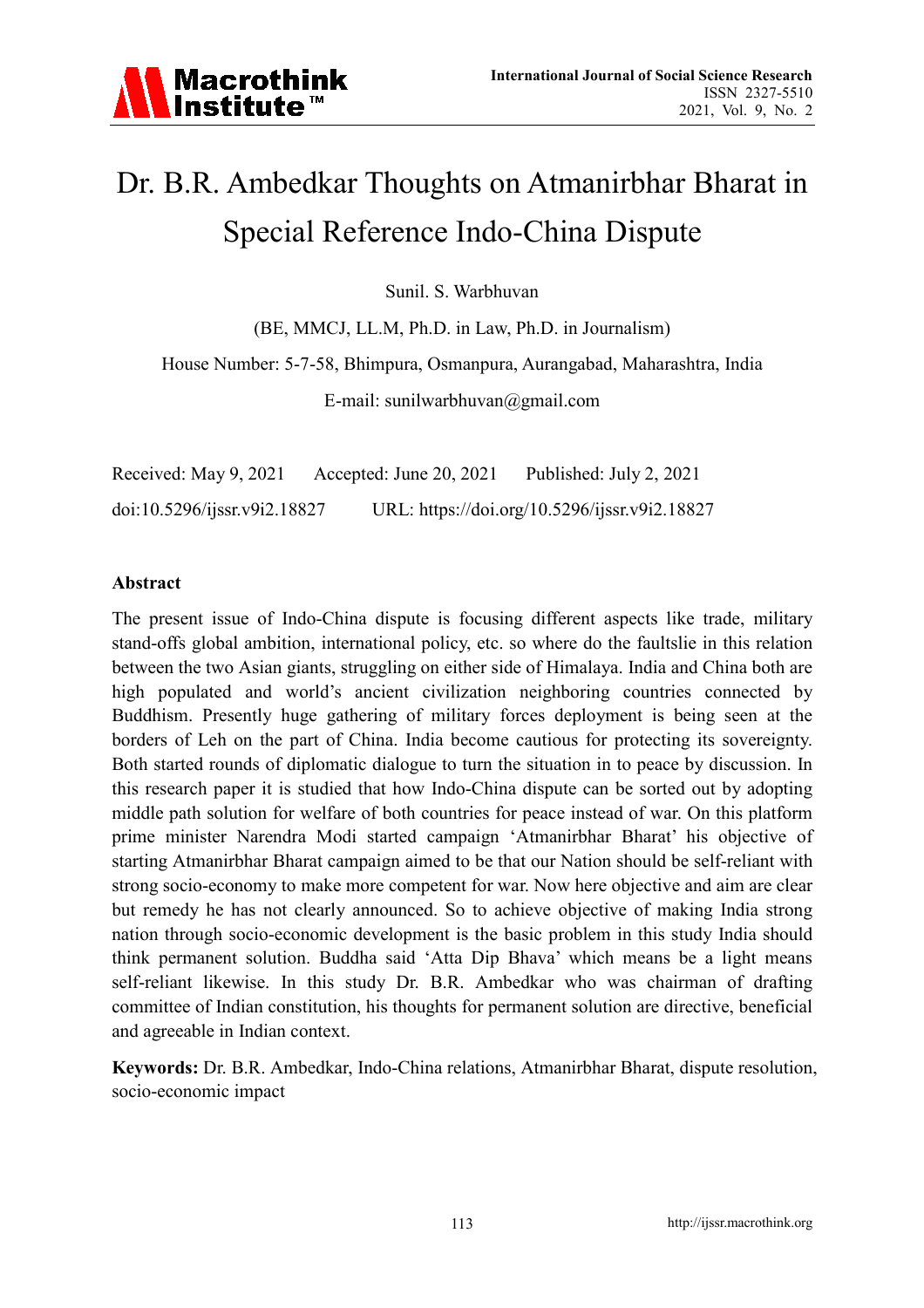

# **1. Introduction**

21<sup>st</sup> century came with new challenges and opportunities for India. Our neighboring country China is presently emerging super power. Our new challenge is that the "Naval analysts say as Beijing makes creeping territorial claims in Himalayas the world's largest Navy aggressively expanding its presence in the Indian Ocean region" (Sandeep, 2020). Presently China communist party is governing the actions. Communist party believes on communism which advocated the common sharing of all resources by all as needed. Single party ruling is unquestioned leadership to the people of the China.

India needs to be Atmanirbhar Bharat to solve Indo-China dispute on the direction of social, economic, political thought of Bharat Ratna Dr. B.R. Ambedkar. At present politically all citizens are equal but socially and economically they are not equal. It does not give successful democracy socioeconomic tool Indian constitution should execute appropriately by legislative, executive, judiciary, media to make welfare state. Strong democracy with welfare state will be necessary for making Atmanirbhar Bharat in real sense. Free education for all and free medical facility for all by government as per socio-economic thought of Dr. B.R. Ambedkar will help young generation and all citizens as a proper human resource to make India a strong nation. Right to employment/work should seriously executed in India. In covid-19 poor population could not take education, medical facility moreover they lost their employment. Participation of government institution matters in development process and emergency duty but due to rapid privatization policy execution in India made paralyzed the basic services like education, health facilities even though government is taking income tax mandatorily. Strong democratic welfare state will have successful dialogue with any nation. Neither Indian nor Chinese are interested in war. Moreover, nobody in the world is interested in the war all want peace. This friction is due to collective personnel interest of some capitalist with some politicians of the country. It is the legal, moral, social responsibility of each citizen of India to act in the Indian constitutional frame which is legal thought of Dr. B.R. Ambedkar to make India strong and Atmanirbhar Bharat. It automatically helps in cooperating QUAD members and China instead of dispute.

# **2. Background**

History of communism governance started from USSR who executed expansion program. China also started controlling Tibet and attacked northeast region of India showed examples of expansion program. It is rightly quoted the warning focused in Rajya Sabha debate by Dr. B.R. Ambedkar that "Mr. Nehru's policy should be examined against allowing the Chinese communists to take Lhasa, had helped China to bring her borders right down to the fringe of India" (Rajya, 1954). Dr. B.R. Ambedkar suggested that the merits of SEATO (southeast Asia treaty organization) must be considered so that China should not be allowed occupy any further part of the free world" SEATO was formed 08 September 1954. In it total 08 members were their namely Australia, France, New Zealand, Pakistan, Philippines, Thailand, United Kingdom, United states. It was intergovernmental alliance for anti-communist bilateral collective defense treaty. Nehru government did not consider. Dr. B.R. Ambedkar's advice and all knows that 1962 Indo-China war happened and India defeated.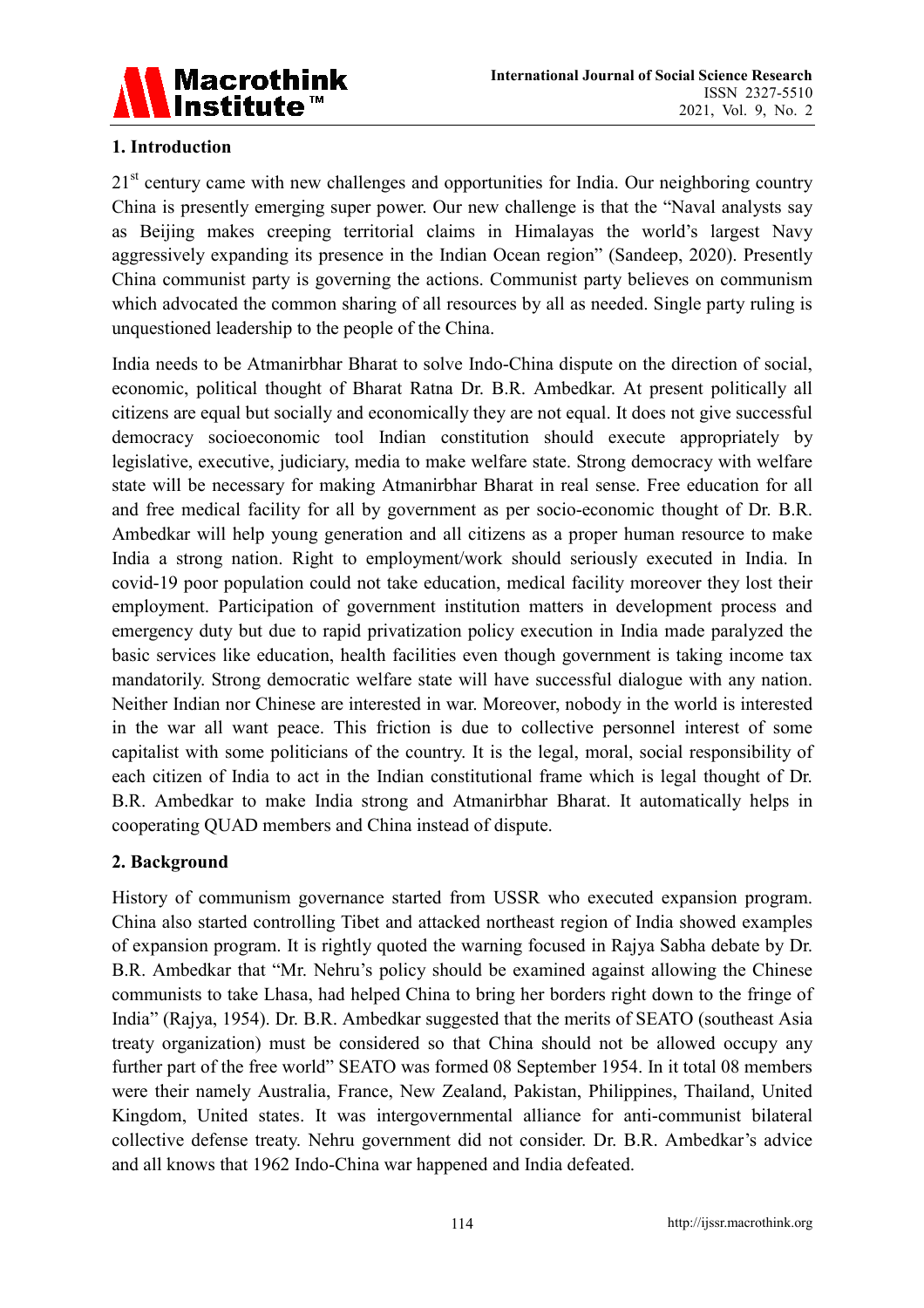

In present 2019−2020 issue of Indo-China border India must be strong enough before the emerging economic super power. Strong India means united India but if the statistical data is surveyed it shows that upper caste less populated class have more representation and more populated lower class is having less representation in governance which indicates Indian population is divided in upper and lower caste

### **3. Literature Review**

In present article it is tried to refer to above history of policymaking in present 2019−2020. It is very interestingly noted by Bidanda Chengappa, regarding Indo-China foreign policy that, 'India's China policy over the past seven decades is largely shaped by its political vision, economic diplomacy and military capability; considering the two neighbors share a disputed border with each other. New Delhi's political vision and diplomacy towards Beijing is based on military. Indian foreign policy makers formulate policy towards China referring 1962 Indo-China war, Indian defeat was one that happened because of lack of military capability (Bidanda, 2020). According to The Stockholm's International Peace Research Institute (SIPRI) in 2019, China's defense budget was \$261 Billion, while the corresponding figure for India was \$71.1 Billion. Hence increase in the funding for military is important for increasing the military capability of India. Now the scenario is changed again from 1962 to 2021 in almost 58 years. It is again required to refer Dr. B.R. Ambedkar's direction in the present time. In this article it is studied.

India large democratic power is concentrating for good relation towards America, another old democratic super power in the world. It is pointed by Shyam Saran, a former foreign secretary that "The violent assault on the American capitol building by pro-trump mob, this is bad news for those who still rely on US to enable a credible coalition to restrain China. He added that with America's geopolitical clout in doubt, India will now face a less restrained China, one which wants to remake the world to suit its own interests. What this means for India is facing up bumpy ride ahead" (Shyam, 2020). On this platform Atmanirbhar Bharat, which translates to 'self-reliant India' or 'self-sufficient India', is the vision of the Prime Minister of India Narendra Modi of making India "a bigger and more important part of global economy", perusing policies that are efficient, competitive and resilient, and being self-sustaining and self-generating. Atmanirbhar Bharat does not mean "self-containment", "isolating away from world" or being "protectionist". The first mention of this came in the form of the 'Atmanirbhar Bharat Abhiyan' or 'self-reliant India mission during the announcement of India's COVID-19 pandemic related economic package on  $12<sup>th</sup>$  May 2020. The five pillars of 'Atmanirbhar Bharat' are stated as economy, infrastructure, technology driven system, vibrant demography and demand. But the ground realities are different to make India Atmanirbhar Bharat. Delhi decided Atmanirbhar campaign but remedial actions are not clear that how Atmanirbhar Bharat will be made?

It is very interestingly noted by AlamSrinivas that, "there is beauty, and huge blemish to Prime Minister Narendra Modi's Atmanirbhar Bharat crusade. It appeals to different individuals in diverse ways. Some see it as a  $21<sup>st</sup>$  Century vision of Gandhi's call to embrace of swadeshi, an intoxicating cocktail of nationalism, capitalism and globalization. Others look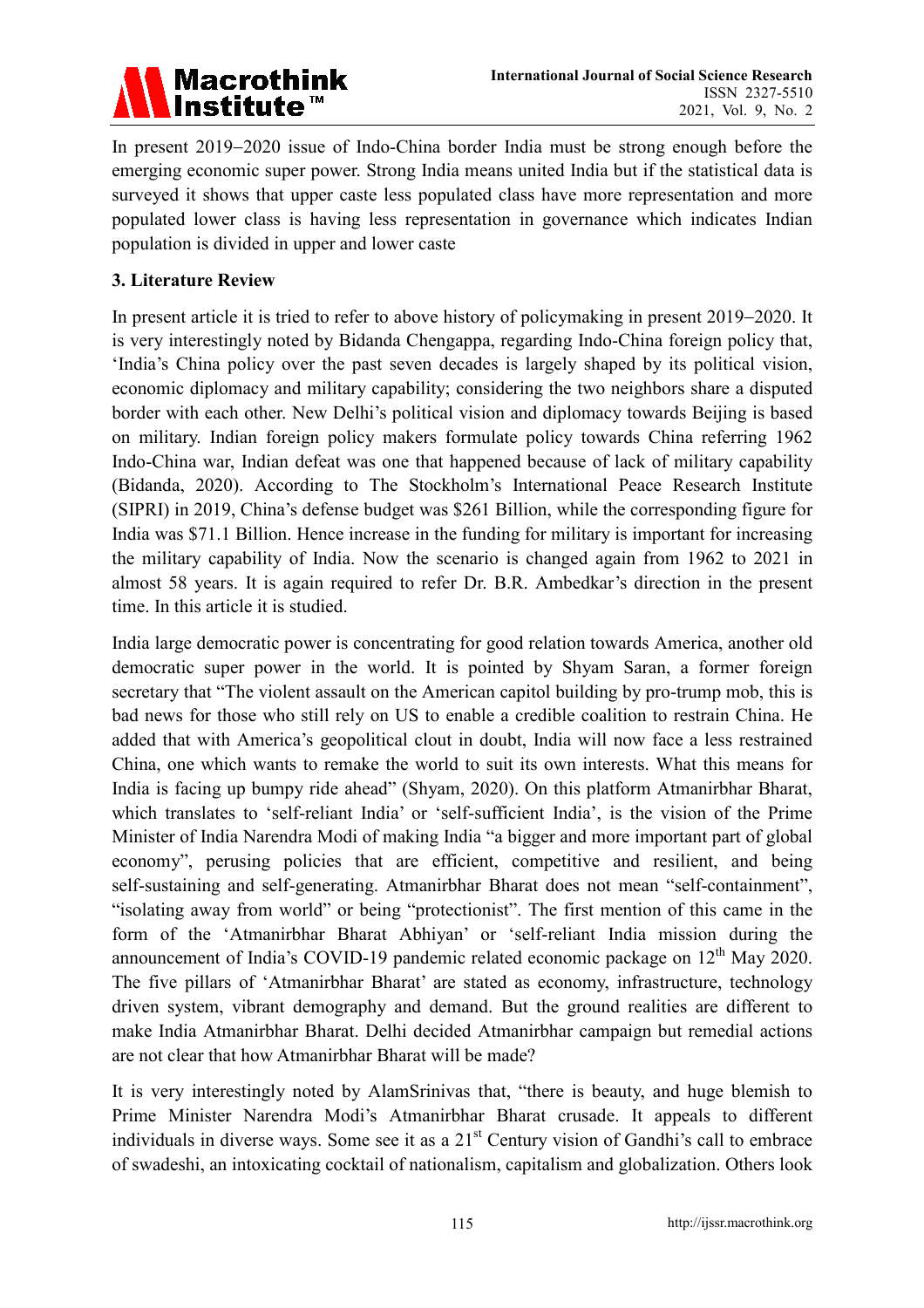

at it as a magical melting pot of patriotism, self-confidence, and national ambitions. In the process, it turns out to be chaotic and confusing blend of beliefs based on fuzzy logic" (Alam, 2020). In this article it is studied that in view of Dr. B.R. Ambedkar in constitutional debate how India can become Atmanirbhar Bharat. Freedom fighter had their dreams about India. It is said that, "Indian Constitution is the socio-economic tool to make socio-economic progress" (Basu, n.d.).

The preamble of the constitution states as follows,

'WE THE PROPLE OF INDIA, having solemnly resolved to constitute India into a [SOVEREIGN SOCIALIST SECULAR DEMOCRATIC REPUBLIC] and to secure to all its citizens: JUSTICE, social, economic and political; LIBERTY of thought, expression, belief, faith and worship; EQUALITY of status and of opportunity; and to promote among them all. FRATERNITY assuring the dignity of the individual and the [unity and integrity of the Nation].'

It is noted that the Credit Censes of Global Wealth Data-book for 2014 reports bottom 10% of Indian society owned merely 0.2% National Wealth, while richest 10% have been getting steadily richer since 2000.

| Social Class % | Wealth Share % |
|----------------|----------------|
| Bottom 10      | 0.2            |
| $10 - 20$      | 0.4            |
| $20 - 30$      | 0.8            |
| $30 - 40$      | 0.3            |
| $40 - 50$      | 0.8            |
| $50 - 60$      | 2.6            |
| $60 - 70$      | 3.8            |
| $70 - 80$      | 5.7            |
| $80 - 90$      | 9.4            |
| Top $10$       | 77             |

Table 1.

N.C. Saxena, a member of the National Advisory Council suggested that the widening income disparity can be accounted for by India's badly shaped agricultural and rural safety nets. Dreams of freedom fighters and real social survey data are controversial. It means constitutional provisions are not executed properly. In 58 years period govt. did not able to make economic equality. Art51: says that 'the state shall endeavor to: a: Promote international peace and security; regarding this provision it is pointed by Dr. Pradeep Aglave on talk on Nazism that "Dr. B.R. Ambedkar at time of 2<sup>nd</sup> world war (3 September 1939 to 10 august 1945) on 12 September 1939 announced support to Britain through independent labor party to support democratic thought of Britain and to oppose dictatorship of Germany"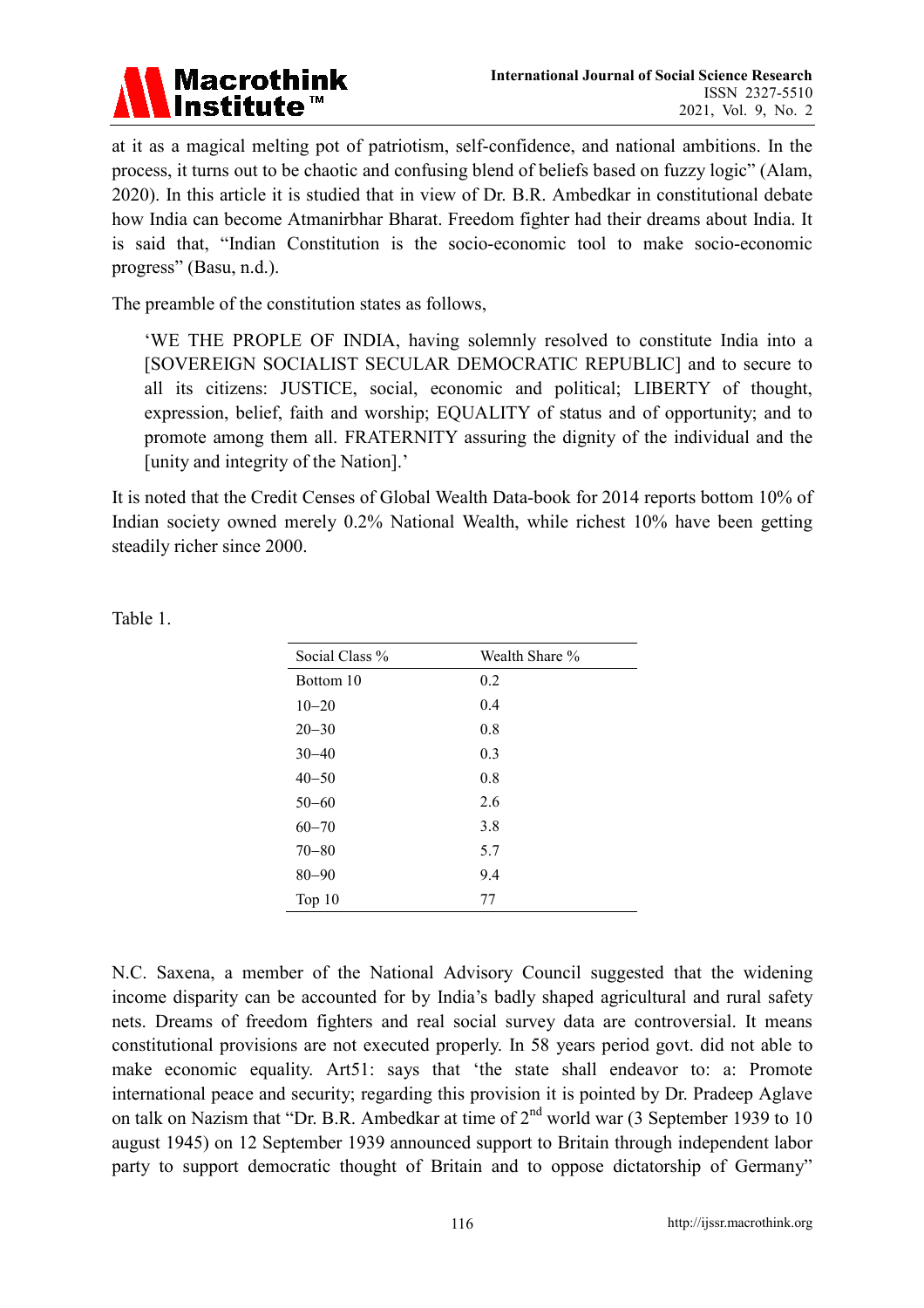

(speech of Dr. Aglave). Maintain just and honorable relations between nations; regarding this provision Dr. Pradeep Aglave added that even congress having discussion that war is making violence. Violence should not be supported as per the opinion of Mahatma Gandhi. Dr. B.R. Ambedkar explained that in war there will be violence but still why I gave support to Britain because after war, who should be winner is a deciding factor.  $2<sup>nd</sup>$  world war is the war between two thoughts one is democratic political system of governance another is dictatorship political system of governance. In this independent labor party in India want to win democratic political system of governance. This indicates that Dr. Ambedkar as a foreign policy maker directed that international brotherhood and freedom principles are very important. Foster respect for international law and treaty obligations in dealings of organized peoples with one another; "regarding this provision in the research paper named small Holdings in India and their remedies in the 'journal of Indian economic society' in 1918 Dr. Ambedkar suggested nationalization of agricultural land" (Somvanshi, 2012).

To become more organized because of rich poor gap in India. Social and economic equality will make India strong. Strong India will foster respect in international community to execute international law properly. Encourage settlement of international disputes by arbitration. Regarding this provision and for recent Indo-China dispute it is require to encourage settlement of international dispute by arbitration but for that it is said by Darwin that "the fittest will survive in this world" this means India should be fit in social, economic, political, cultural aspects with China at present India has trade deficit with China that is Indian import is more from China and Indian export is less in China. The scenario will change if India adopts economic policy like China. India should boost basic and mass companies' public sector undertakings instead of disinvestment so that unemployment problem will be solved. It is very interestingly noted by Bidanda Chengappa, regarding Indo-China foreign policy that, 'India's China policy over the past seven decades is largely shaped by its political vision, economic diplomacy and military capability; considering the two neighbors share a disputed border with each other. New Delhi's political vision and diplomacy towards Beijing is one based on military. Indian foreign policy makers formulate policy towards China referring 1962 Indo-China war, Indian defeat was one that happened because of lack of military capability (Supra 2). According to The Stockholm's International Peace Research Institute (SIPRI) in 2019, China's defense budget was \$261 Billion, while the corresponding figure for India was \$71.1 Billion. Hence increase in the funding for military is important for increasing the military capability of India.

Art. 51A (h) says, it shall be the fundamental duty of every citizen of India to develop the scientific temper, humanism and the spirit of inquiry and reform. It is noted by APJ Abdul Kalam in his national security lecture that, "a nation is made by its people and people in turn become important citizens of that great nation. By importing non-strategic systems for defense (strategic system will not be available); a nation will not be able to defend both its economic freedom and security as this will only perpetuate the dependence on other nations. A country's strength to protect its security and evolve an independent foreign policy is dependent on the degree to which the nation is able to underpin this with self-reliance in defense and defense systems. India's core competence in certain technological areas and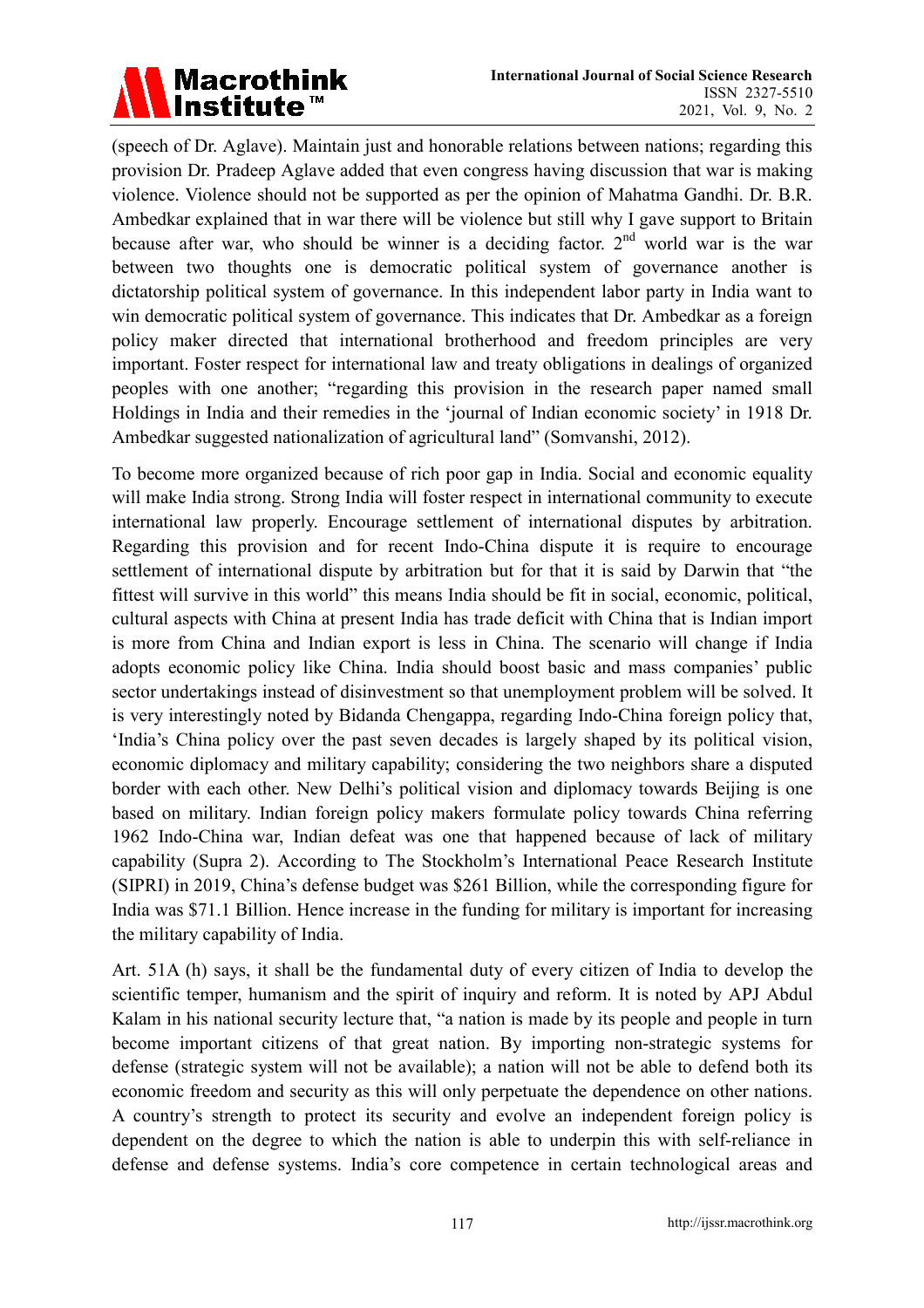# **Macrothink** Institute™

scientific technological man-power has to be harnessed. Through our sustained efforts for growth of core competence and self-reliance in critical technologies, we can transform our nation. We have to recognize that technology is the tool that brings faster economic growth and needed inputs for national security (Kalam & Rajan, 1998). Self-reliance of a nation by APJ Abdul Kalam, indicated that man, machine and money is required to build 'Atmanirbhar' Bharat. Here the machine indicated defense technology; money indicated the funding and man indicates scientific tempered engineers who are having innovative ideas to make India 'Atmanirbhar' Bharat. It is very interestingly pointed out by Dr. Vijay Phandripande, former Vice Chancellor; in his article regarding noble prize noted that "the noble prize has been declared recently but as usual there is no Indian who has a complete academic qualification from Indian universities to get a noble prize, however it is a pity that there is no sensitivity in Indian people about this issue (https://maharashtratimes.com/editorial/ravivar-mata/dr-vijay-pandharipande-article-on-nobel -prize-and-india/articleshow/78591853.cms). This indicated the backwardness of education after completion of 70 years of Independence of India. As per Dr. Ambedkar education, health facility, insurance should be provided to citizens by government. At present education is privatized. In China education is provided by China government.

In above discussion the reality of India shows inequality in economic parameter and social parameter. This inequality in socio-economy is the root causes of weak democracy i.e., not a strong India, i.e., not having 'Atmanirbhar' Bharat. In 2020, it is rightly pointed out by Dr. B.R. Ambedkar in the parliament that, "on  $26<sup>th</sup>$  January 1950 we are going to enter in the life of contradiction. In politics we will have equality and in social and economic life we will have inequality. In politics we will be recognizing principle of 'one vote, one value'. In our social and economic life by the reason of our social and economic structure continue to deny the principle of 'one vote, one value'. How long we shall live to deny equality in our social and economic life? If we continue to deny it for long, we will do so by putting democracy in peril.' Before the policy of Globalization, Liberalization and Privatization, public sectors which are democratic institutions, used to nurture a democratic culture in the state by giving employment to the weaker section and backward community for uplifting their socio-economic life. After GLP policy, public sectors have become weak and are not able to continue the upliftment and welfare of the weaker section of Indian society. Constitutional mandate directs the State to strive for bringing equality, but due to lack of political will in executing that mandates India will not be able to achieve its goal of 'Atmanirbhar' Bharat.

It is rightly pointed out by Sri. T.N. Session, former Chief of Election Commission in his book 'Heartful Burden' that in India democracy is in an advance stage of decay. He added in his book that, election reform is very much needed in India. The experts say that if we are taking money from rich for election we have to prepare legislative law as per their will and wish. This environment will collapse the democratic structure slowly. At present money mafia and media have significant role in election. Supreme Court in the case of 'T.M.A. Foundation vs. Karnataka Govt' declared the result on dated  $31<sup>st</sup>$  Oct 2002, that the right to education of a citizen is not a fundamental right, whereas the right of private educational institutions imparting education is a fundamental right under the Art  $(19)(1)(g)$ ." This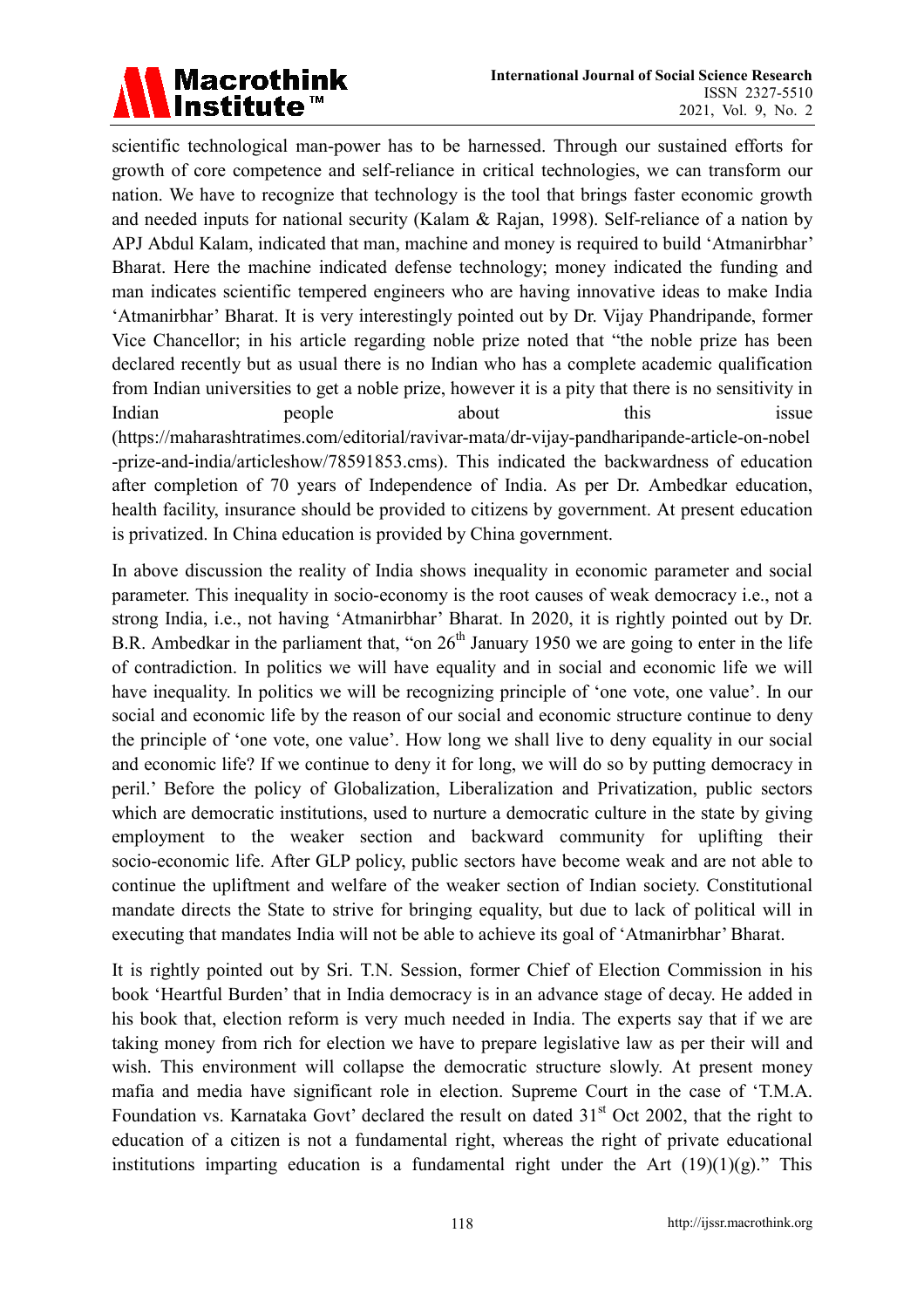

judgment indirectly supports the commercialization of education. On this basis it can be said that it is big hurdle for poor population to get education. Without education poor population cannot become logical and skilled manpower.

As it has been pointed out by Professor Himanshu of Jawaharlal Nehru University that, "What is particularly worrying in India's case is that economic inequality is being added to society that is already fractured along the lines of caste, religion, region and gender" (OXFAM International, 2020). When we see the background of inequality in India, it is seen that traditionally the caste system is the root cause/disease in Indian society, illiteracy of India, poverty of India due to educational backwardness. The freedom fighters of India made a vision while framing the constitution for freedom, equality, fraternity and justice without any discrimination and opportunity to work in India. Further the parliamentarians made amendments and policies to make modern India. In Indira Gandhi government, family planning for population control, nationalization of bank for employment, ceiling act for land reforms, strengthening of public sector; are political targets which made justice for weaker section. In this period is evidence that there was a more participation of government. At present weakening the public sector and referring the new land law indicates less participation of government indicates reduced democratic culture and increased corporate culture it is rightly pointed by Dr. R.K. Shirsager that Dr. Ambedkar pressurized that "to put an obligation on the state to plan the economic life of the people onlines which would lead the highest point of productivity without closing every avenue to private enterprises and also provide for the equitable distribution of wealth" (Shirsagar, 2009). Referring the China dispute, it is to be remembered that the story of Buddha and Ajatshatru related to Wajji. In that story Buddha informed Ajatshatru that one can defeat Wajji after weakening of its democracy. Until the democracy is weakened in Wajji one cannot defeat it. China is afraid of Indian democracy. In practical Indian democracy is weakened due to minimized participation of government. In 1962, China defeated India due to carelessness of Dr. B.R. Ambedkar suggestions by Nehru government; in 2020, India has reduced funding of military expenditure and India has weak democracy present government should be careful of Dr. B.R. Ambedkar's thought which is in preamble of constitution. Dr. Ambedkar said I prefer soviet system; the collectivization of agriculture is the only way to our ills. the soviet system of agriculture is according to me the best." China's economy is based on collective farming. On this platform it is New Delhi to decide seriously the future danger of Indo-China dispute and execution of Indian constitutional mandate for 'Atmanirbhar' Bharat.

# **4. Objective**

1) To analyze Indo-China issues for betterment of both the countries

2) To make India Atmanirbhar Bharat(self-reliant) as per Indian constitution

3) To suggest new model as a solution for Indo-China dispute in view of Dr. B.R. Ambedkar

#### **5. Research Methodology**

Research is a scientific endeavor based on systematic methods. the meaning of research has been explained in oxford dictionary as "a careful investigation or inquiry specially through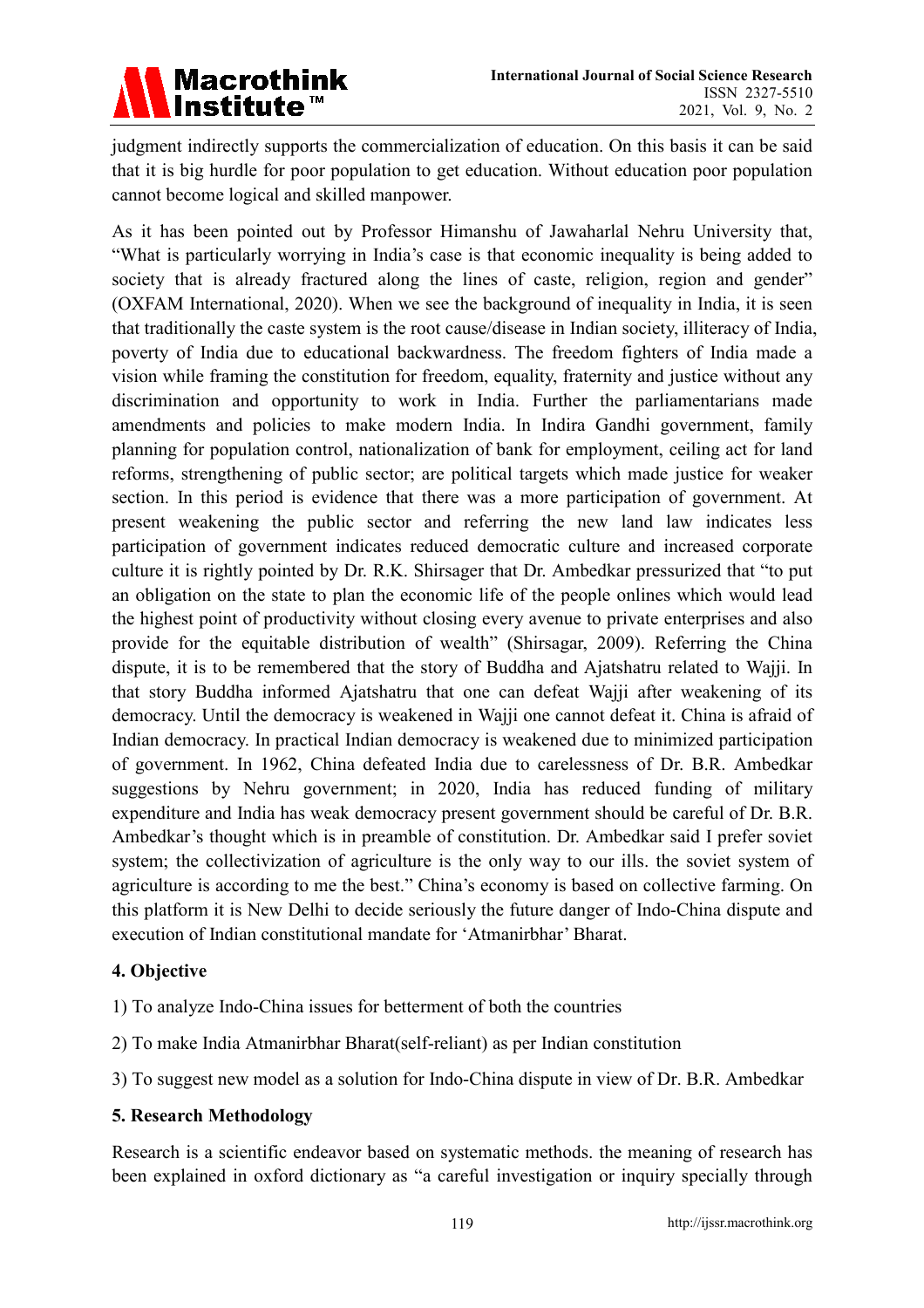

search for new facts in any branch of knowledge" (Advanced learners dictionary of current English, 1952). In this article it is to be studied role of Dr. B.R. Ambedkar thought on Atmanirbhar Bharat with reference to Indo-China dispute. It is needed to be studied in social, economic, political and legal angle by adopting scientific research method, tools and technique

According to Clifford Woddy, "research comprises defining and redefining problems, formulating hypothesis or suggested solution, collecting organizing and evaluating data, making deduction and reducing conclusions and last carefully testing the conclusion to determine whether they fit for formatting hypothesis. We have to undergo through these processes" (Kothari, 2002). Limitation this research article is that due to Covid-19 pandemic field survey at the Indo-China border is not possible due to lockdown. Print Media survey of related issue in current newspapers and magazines are tested for this study to get current statistical data. It has been rightly noted that "the purpose of survey investigation, may also be provided scientifically gathered information to work as a basis for the researcher for their conclusion" (Kothari, 2002). Doctrinal method of research study is being made through literature survey through relevant reference books of present research article study. Samples and respondent are from north east region (Leh, Arunachal Pradesh, Sikkim) at Indo-China border, it is for pilot study. They communicated telephonically due to covid-19 pandemic lockdown in India.

# **6. Findings**

1) Foreign policy is based on mutual interests of the countries. In this research project Indian national interest is the primary base. Indian constitution is the national interest. So foreign policies must be based on national interests provisioned as per articles of Indian constitution and not as per the interests of some big corporate houses collectively with some politicians of India. It is noted in Hindu new paper that "The -7.3 contraction of India GDP in FY21 was the biggest in at least 60 years as per provincial national income estimates released by national statistical office" (The Hindu, 2020). Former Prime Minister Jawaharlal Nehru said that government public sectors are new temples of modern India under his mixed economic policy. In Manmohan Singh government accepted. Open Economic policy which promoted globalization, liberalization, and privatization. It impacted negatively on public sector undertakings. It impacted on reservation policy negatively as scheduled caste/scheduled tribe backward lower caste community and women class are being minimized job opportunities and educational opportunities. This information received from telephonic communication with public sector employees/officers/advocates/engineers on work especially at north east region of India total 50 samples are from Leh, Sikkim, Arunachal Pradesh which are getting experience due to Indo-China dispute.

History of 19<sup>th</sup> century repeated in India that Christian missionary started giving education to lower class Mahar, Manggirls without discrimination and Britisher's allowed Sudhra, Atisudhra (untouchables) in military job. Some upper-class community objected so Britisher's stopped military jobs for untouchables. Again in 1919 south-bureau commission, Simon commission 1927, in round table conference in 1930−32 Dr. B.R. Ambedkar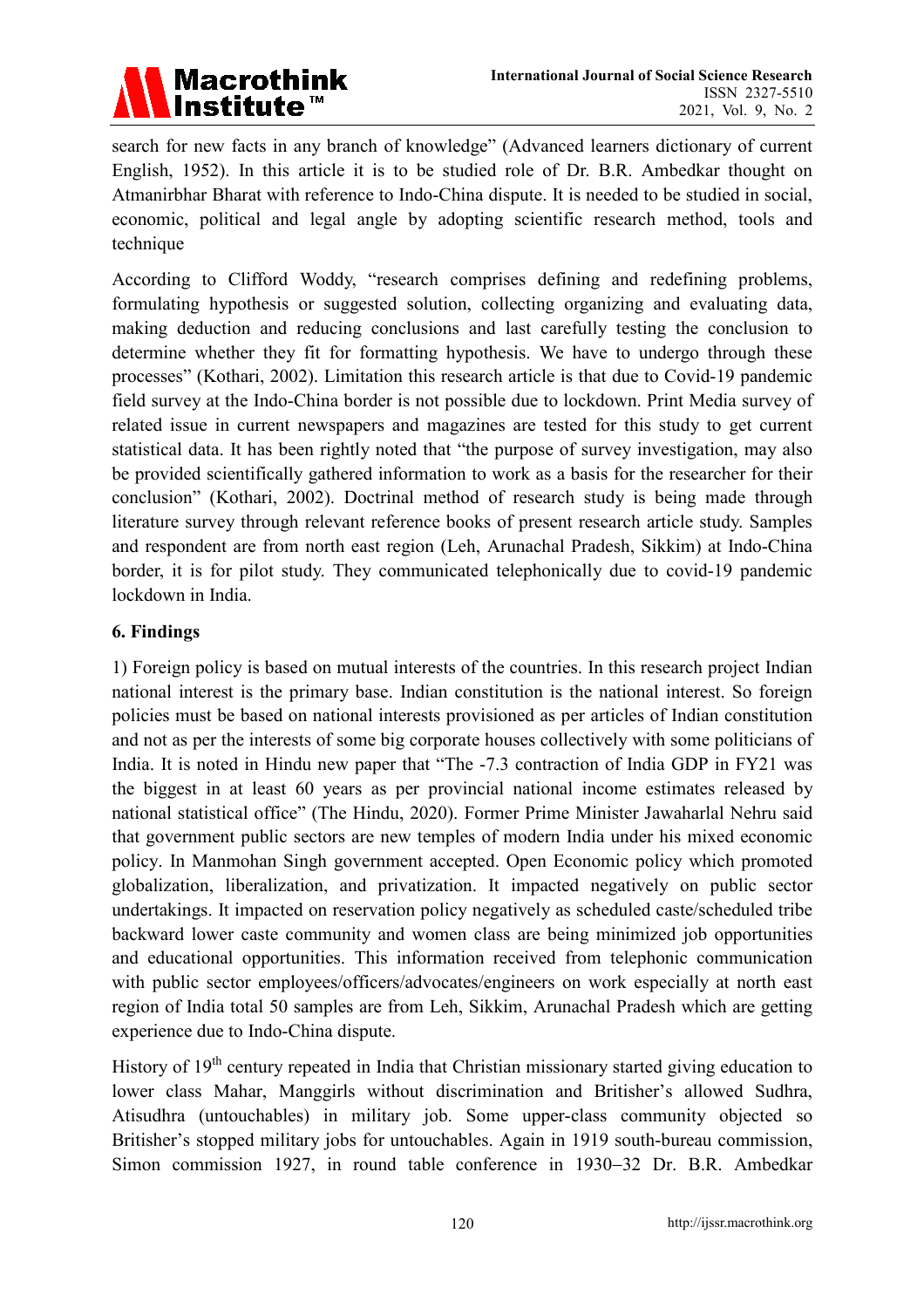

advocated for military services and Britisher's agreed. In the result, Maharbattalion did participation in world  $2<sup>nd</sup>$  from British India.

Major finding with above historical relevance mixed economy will make Atmanirbhar Bharat as per advocacy of Dr. B.R. Ambedkar for inclusive democracy for strong socio-economy in India. Referring United Nations development program. Ranking of China shows 85 and India shows 129, Gross income of India shows 6,829, Gross income of China shows 16,127. This hence indicates that China's economy is better than Indian economy.

2) Caste System in India cultivates discrimination in the society. It effects negatively in unity, Upper caste population is on key posts and they are decision maker in judiciary, legislative, media, executive four organs of democracy. Lower caste people are still in low cadre posts they are weak decision maker due to their less participation in four organs of democracy. Even now also upper caste population of India has a majority in governance of India. They don't govern as per welfare state concept

3) Gender discrimination is traditional effect which is negative it impacts on unity in Indian society. Men have control over key posts they are decision maker due to their maximum participation. Women participation in judiciary, legislative, executive and media is miniscule as compared to male participation, whereas their physical population is 50% in the society equal to men population in the society. As per Pudharia regional newspaper Bill and Milinda gates foundation report 6.4 crore women lost their job in the world in India the report declared by action and association by surveying 20 states in India 79.20% jobs are lost by women in unorganized sector (Daily local newspaper Pudhari, 2021). Delhi should empower women under present governments slogan "betibacchav and betipadhav" i.e., "save daughter and educate daughter" remedial action is needed. Dr. B.R. Amdekar said that "I measure the progress of a community by the degree of the progress which women have achieved."

4) Right to work: It is pointed out by R. Nagraj who is visiting professor, Centre For Development Studies, Trivandrum in his editorial article in 'The Hindu' that the surge in total FDI inflow during the pandemic year is entirely explained by booming short term FIIs (Foreign Institutional Investors) in the capital market—and not adding to fixed investment and employment creation" (Nagraj, 2021). It indicates no employment creation in present 2019−2020 year by government. Right to work should be in fundamental right due to,

a. COVID-19 pandemic,

b. Minimizing rich poor gap, it is in directive principle as article 41 of Indian constitution

c. Improving productivity through young India. Present govt. announced make India concept but how to execute it is partly pending from Delhi. Poverty, unemployment, illiteracy all are interlinked which Indian government must think as a grave problem in annual budget. it is pointed by Dr. B.R. Ambedkar that "one of the principal duties of government must be to tackle the problem of poverty. The government must see that they do adopt ways and means whereby the national income of this province rises to some substantial level, whereby the majority of the people can live in amenities which rightly belong to all modern civilized men" and he concluded that this is the budget most disappointing budget, a budget which is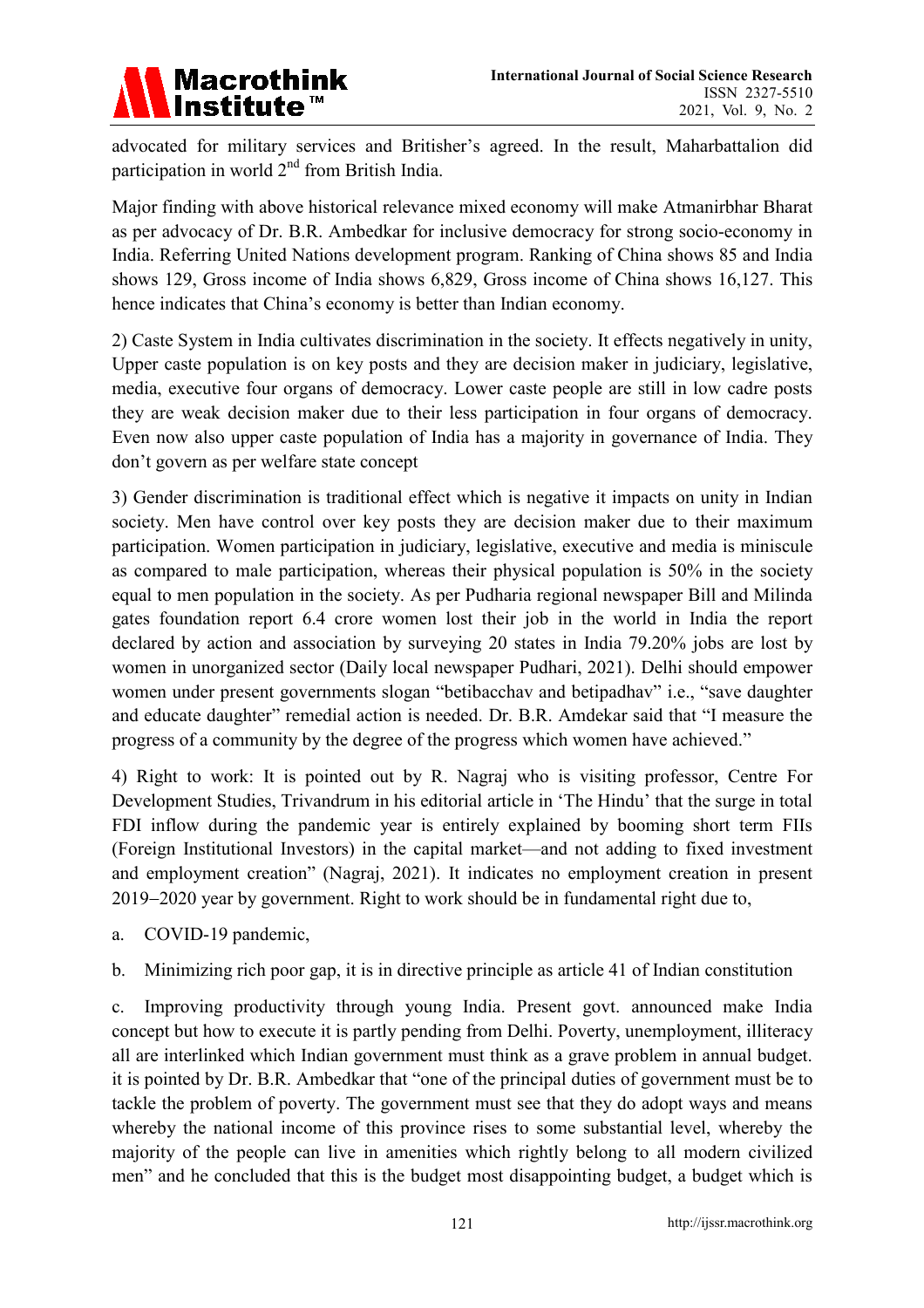

designed to relieve the rich and to starve millions" (Dr. Babasaheb Ambedkar, 2005). Presently Parliamentarians should tackle poverty problem for Atmanirbhar Bharat

5) Education percolation theory for inclusive growth due to GLP policy and covid-19. Delhi should make education, medical facility provision digitally/online through government. Private education is costly. Poor and unemployed person can't afford it. Telecommunication department through BSNL to all village Gram-panchayat due to laying of optical fiber cable including at Indo-China border. E-education, e-health, e-manufacturing, etc. will help to make India Atmanirbhar Bharat.

# **7. New Model**

1) Democracy in India is the largest democracy in the world. For more effective democratic governance electoral reform is needed under consideration of submission of Dr. B.R. Ambedkar in round table conference in London on 1930−32 for justified participation of all sections of Indian society for improved human development index in inclusive democracy with mixed economy, which is needful for Atmanirbhar Bharat.

2) Gender discrimination should be controlled by passing of 33% reservation of women bill in parliament in the view of Hindu code bill which introduced on  $5<sup>th</sup>$  Feb 1951 in the parliament by Dr. B.R. Ambedkarfor women justice who are 50% population in India, which is needful for Atmanirbhar Bharat.

3) Free education and medical facility should be to all by government for strong human resource. Secondly Employment provision in mass production companies and basic services industries under public sectors for strong economy as per views remarked in parliamentary debate by Dr. B.R. Ambedkar while discussing different economic articles in constitutional framing in 1947−50 period. Which is needful for Atmanirbhar Bharat?

4) Educated, healthy, and united Indians are effective human resource under government acting in the frame of Indian constitution (legal thought of Dr. B.R. Ambedkar) for Atmanirbhar Bharat, which is the effective solution for Indo-China dispute. QUAD (quadrilateral security dialogue) which is between India, USA, Japan, Australia for informal strategic dialogue between four democracies should considered as a standby arrangement.

#### **8. Conclusion**

Under Indo-China dispute situation it is needed that India should be Atmanirbhar Bharat means self-reliant. India can be self-reliant with strong socio-economy as per the social, political, economic, legal thoughts of Dr. B.R. Ambedkar the chairman of drafting committee of Indian constitution. Caste, gender, race discrimination is the disease in Indian society that is why Indian society is divided in different communities. Upper caste community is a big corporate and politicians. In BritishIndia period lower caste and women community got permission for Education and employment. So their representation participation matters in Indian democracy for united India. Indian constitution is effective socio-economic tool. But there is lacking in execution. So socially and economically India is now developing only. Privatization policy stopped public sectors so stopped employment of weaker section.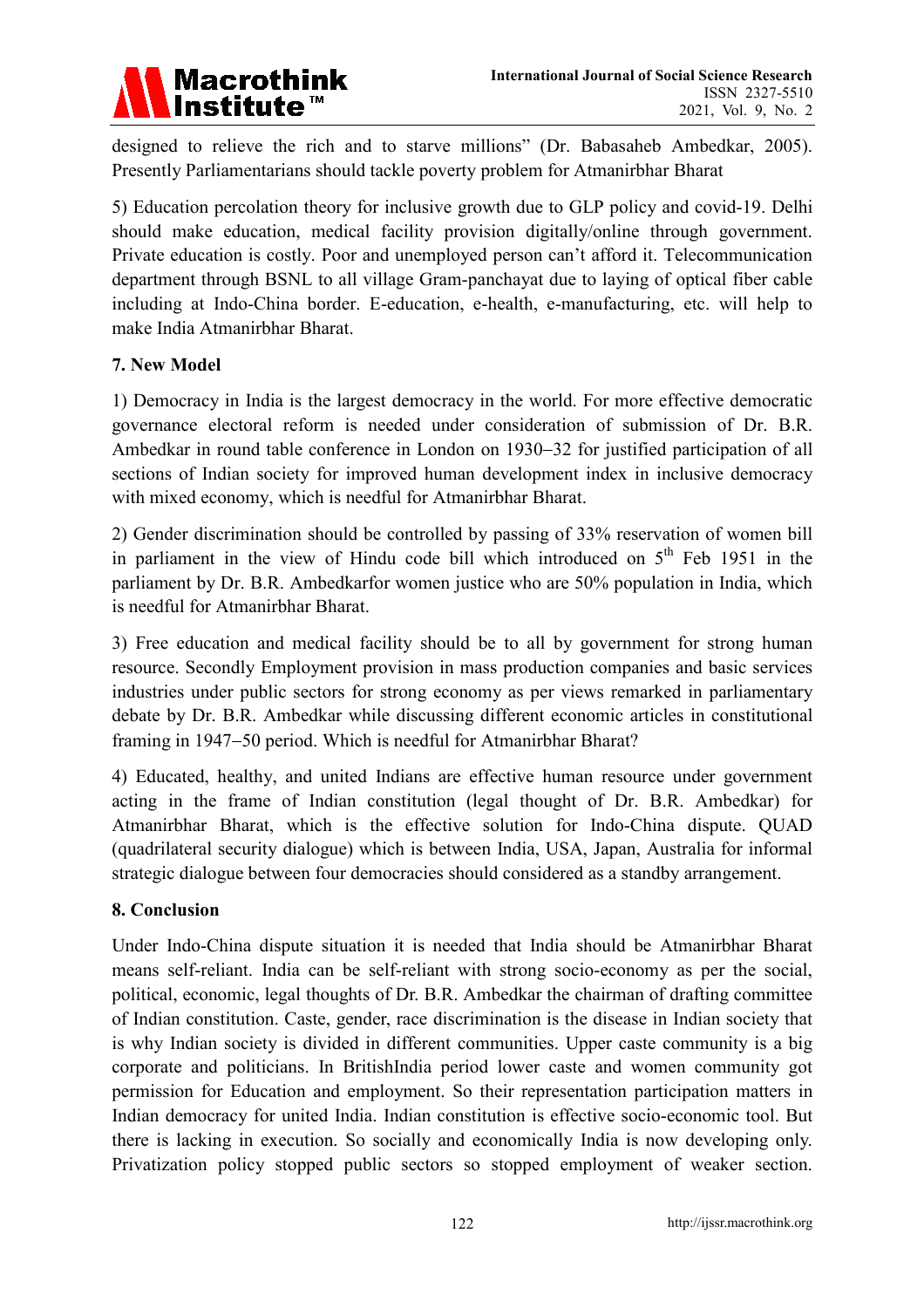

Education and medical facilities are under private corporate. Till Indira Gandhi government only education institutions and medical facilities hospitals were established. So due to liberalization policy welfare state concept in Indian democracy is minimized. It resulted that no Noble prize for India in  $21<sup>st</sup>$  century and no university ranking in top world class universities. Wealth of nation should not be concentrated towards few capitalists. Freedom fighters of Indian independence struggle had a dream of providing freedom, equality, fraternity, justice for each citizens Delhi should be serious to change the priorities as per the freedom fighters dream which is in preamble of constitution if India want to settle the Indo-China dispute without war.

Dr. B.R. Ambedkar the chief architect Indian constitution thoughts support inclusive democratic principles for national security, public welfare, international peace and brotherhood. It is rightly pointed by Dr. B.R. Ambedkar that "an ideal society should be mobile, should be full of channels for conveying a change taking place in one part to other parts. in ideal society there should be many interests consciously communicated and sheared. There should be varied and free points of contact with other modes of association in other words there should be social endosmosis. This is fraternity which is only another name of democracy. Democracy is not merely a form of government. It is a form of associated living, of conjoint communicated experience. It is essentially an attitude of respect and reverence towards fellowmen" (vol. 1, p. 1).

To sum up, open economic policy is responsible in increasing rich poor gap in India. Mixed economy minimized caste and gender discrimination by inclusive socio-economic growth in India. Atmanirbhar Bharat as per the thoughts of Dr. B.R. Ambedkar will tackle the solution of Indo-China dispute in constructive way.

# **References**

Abdul, K., & Rajan, Y. S. (2020). *India 2020: A Vision for New Millennium* (1st ed. 1998, Ch. 1, p.5.). Penguin Books.

Aglave. (n.d.). *Speech of Dr. Aglave*. Retrieved from https://youtu.be/AIKkxOv16w

Alam, S. (2020). *Outlook* (p. 12). 12th October 2020.

Babasaheb, A. (2005). *Writings and Speeches* (Vol. 2, pp. 19−20).

Basu. (n.d.). *Commentary on Indian Constitution*.

Bidanda, C. (2020). *OPINION: India's China policy merits re-thinking*. The Week, 26th July 2020. Retrieved November 3, 2020, from https://www.theweek.in/news/india/2020/07/26/opinion-india-china-policy-merits-re-thinking .html

Kothari, C. R. (2002). *Research Methodology* (p. 1, 12). Delhi, WishwaPrakashan.

Nagraj, R. (2021). *The Hindu*. Mumbai, 2nd June 2021.

OXFAM International. (2020). *India: Extreme inequality in numbers*. Retrieved November 3,